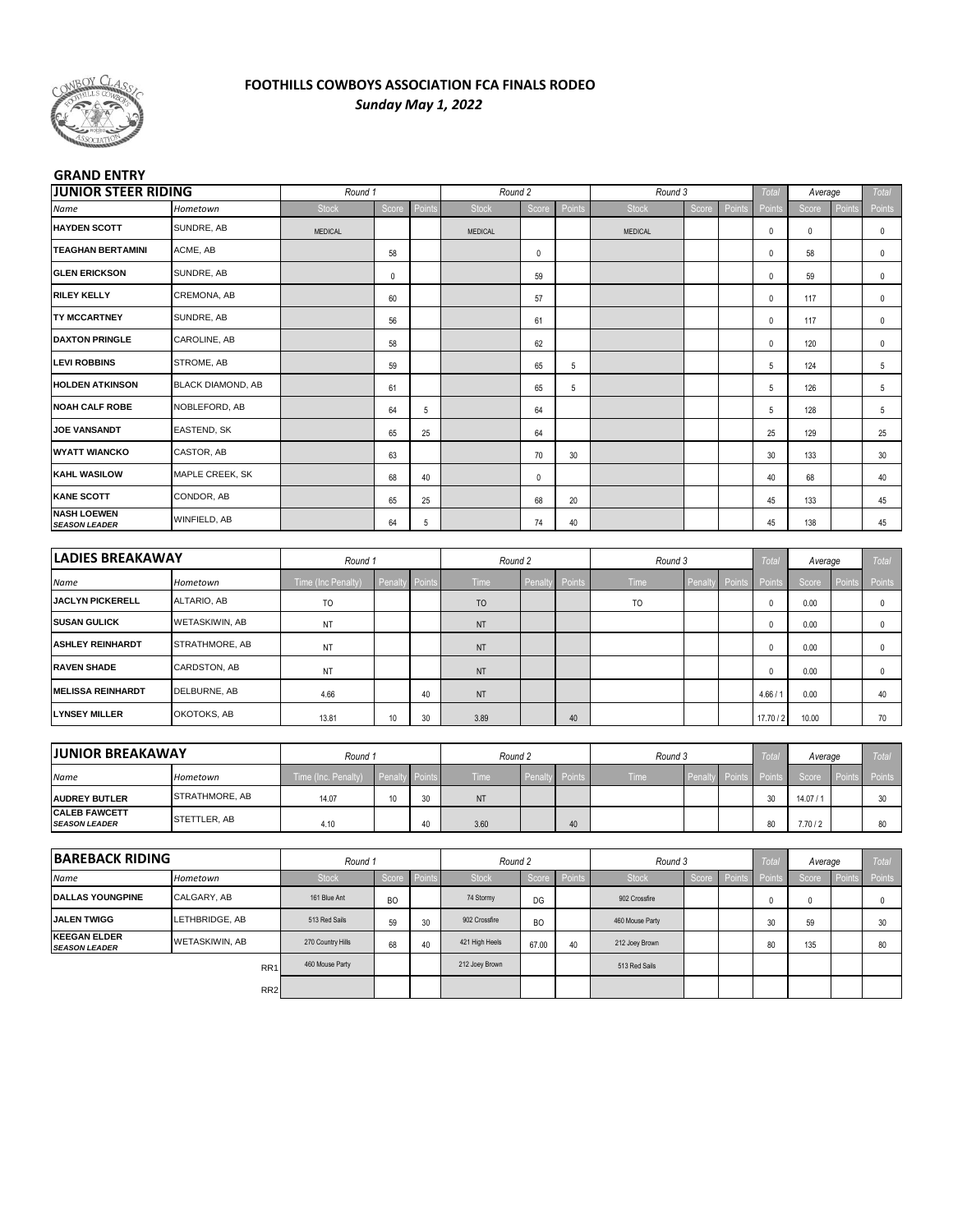| <b>SADDLE BRONC RIDING</b>                    |                          | Round 1              |           |                 | Round 2        |                 |                 | Round 3            |        |        | <b>Total</b> | Average      |        | <b>Total</b>  |
|-----------------------------------------------|--------------------------|----------------------|-----------|-----------------|----------------|-----------------|-----------------|--------------------|--------|--------|--------------|--------------|--------|---------------|
| Name                                          | Hometown                 | <b>Stock</b>         | Score     | Points          | <b>Stock</b>   | Score           | Points          | <b>Stock</b>       | Score  | Points | Points       | Score        | Points | Points        |
| <b>ADRIAN HEMART</b>                          | <b>BLACK DIAMOND, AB</b> | 453 Dog Pound Blonde | DG        |                 | 147 Tiger Balm | <b>BO</b>       |                 | 990 Jingle Horse   |        |        | $\mathbf{0}$ | $\Omega$     |        | 0             |
| <b>DENTON ARGENT</b>                          | <b>CREMONA, AB</b>       | 562 Rudy Toot Toot   | <b>BO</b> |                 | 010 Outfitter  | <b>BO</b>       |                 | 024 Mouse          |        |        | $\mathbf{0}$ | $\mathbf{0}$ |        | $\mathbf 0$   |
| <b>NICK BENTLEY</b>                           | LONGVIEW, AB             | 359 Peppy Lepew      | 51        | 10 <sup>°</sup> | 18 George      | <b>MO</b>       |                 | 462 Hanging Tree   |        |        | 10           | 51           |        | 10            |
| <b>DIXON TATTRIE</b>                          | YOUNGSTOWN, AB           | 651 Miss Lizly       | 64        | 20              | 735 Jet Black  | 63              | 10 <sup>°</sup> | 797 Barney         |        |        | 30           | 127          |        | 30            |
| <b>CODY ALBERTSON</b>                         | CROSSFIELD, AB           | 990 Jingle Horse     | <b>MO</b> |                 | 707 Barney     | 69              | 40              | 120 Crushed Velvet |        |        | 40           | 69           |        | 40            |
| <b>JAKE HENRY</b><br><b>SEASON LEADER</b>     | WHEATLAND COUNTY, AB     | 461 Buckeye          | 69        | 30              | 015 Hillbilly  | 67              | 30 <sup>°</sup> | 149 Tiger Balm     |        |        | 60           | 136          |        | 60            |
| <b>BRILEY SCOTT</b>                           | SUNDRE, AB               | 261 Gaunch Launch    | 71        | 40              | 024 Mouse      | 66              | 20              | 972 Swag           |        |        | 60           | 137          |        | 60            |
|                                               | RR <sub>1</sub>          | 121 Crushed Velvet   |           |                 | 972 Swag       |                 |                 | 261 Baunch Launch  |        |        |              |              |        |               |
|                                               | RR <sub>2</sub>          | 462 Hanging Tree     |           |                 |                |                 |                 | 359 Peppy Lepew    |        |        |              |              |        |               |
|                                               |                          |                      |           |                 |                |                 |                 |                    |        |        |              |              |        |               |
| <b>TIE DOWN ROPING</b>                        |                          | Round 1              |           |                 | Round 2        |                 |                 | Round 3            |        |        | Total        | Average      |        | Total         |
| Name                                          | Hometown                 | Time (Inc. Penalty)  | Penalt    | Points          | Time           | Penalt          | Points          | <b>Time</b>        | Penalt | Points | Points       | Score        | Points | <b>Points</b> |
| <b>BRYCE KULBACKI</b>                         | RED WILLOW, AB           | T <sub>O</sub>       |           |                 | <b>TO</b>      |                 |                 | T <sub>O</sub>     |        |        | $\mathbf 0$  | 0.0          |        | 0             |
| <b>GARRET HUGHSON</b><br><b>SEASON LEADER</b> | FOREMOST, AB             | NT                   |           |                 | <b>NT</b>      |                 |                 |                    |        |        | $\mathbf 0$  | 0.0          |        | 0             |
| <b>DANNY FINNERTY</b>                         | <b>DUCHESS, AB</b>       | NT                   |           |                 | 15.0           |                 |                 |                    |        |        | $\mathbf 0$  | 15.0/1       |        | 0             |
| <b>CHASE KELLETT</b>                          | PICTURE BUTTE, AB        | NT                   |           |                 | 13.0           |                 |                 |                    |        |        | $\mathbf{0}$ | 13.0 / 1     |        | $\mathbf{0}$  |
| <b>TYSON WRIGHT</b>                           | LETHBRIDGE, AB           | 25.6                 | 10        | 10              | 23.6           | 10 <sup>°</sup> |                 |                    |        |        | 10           | 49.5/2       |        | 10            |
|                                               |                          |                      |           |                 |                |                 |                 |                    |        |        |              |              |        |               |

| CHASE KELLETT            | <b>PICTURE BUTTE, AB</b> | NT   |    |    | 13.0      |    |                 |  |    | 13.0/1 |    |
|--------------------------|--------------------------|------|----|----|-----------|----|-----------------|--|----|--------|----|
| <b>TYSON WRIGHT</b>      | LETHBRIDGE, AB           | 25.6 | 10 | 10 | 23.6      | 10 |                 |  | 10 | 49.5/2 |    |
| <b>JORDAN RICHARDSON</b> | <b>BLUFFTON, AB</b>      | 12.6 |    | 30 | <b>NT</b> |    |                 |  | 30 | 12.6/1 | 30 |
| ROD WARREN               | <b>BIG VALLEY, AB</b>    | NT   |    |    | 12.0      |    | 30 <sup>°</sup> |  | 30 | 12.0/1 | 20 |
| <b>KYLE FODEN</b>        | OKOTOKS, AB              | 23.7 | 10 | 20 | 12.1      |    | 15              |  | 35 | 35.8/2 | 35 |
| <b>COOPER RESCH</b>      | STETTLER, AB             | NT   |    |    | 9.6       |    | 40              |  | 40 | 9.6/1  | 40 |
| <b>TY HERMAN</b>         | HILDA, AB                | 11.2 |    | 40 | 12.1      |    | 15              |  | 55 | 23.3/2 | 55 |

| <b>JUNIOR BULL RIDING</b>                   |                     | Round 1      |           |        | Round 2           |           |        | Round 3           |       |        | Tota   | Average |        | Total  |
|---------------------------------------------|---------------------|--------------|-----------|--------|-------------------|-----------|--------|-------------------|-------|--------|--------|---------|--------|--------|
| Name                                        | Hometown            | <b>Stock</b> | Score     | Points | <b>Stock</b>      | Score     | Points | <b>Stock</b>      | Score | Points | Points | Score   | Points | Points |
| <b>KESTON LOEWEN</b>                        | <b>WINFIELD, AB</b> | A7 Dean      | <b>BO</b> |        | 921 Jams & Jelly  | 60        |        | B7 Leroy          |       |        | 0      | 60.00   |        |        |
| <b>KEGAN BISHELL</b>                        | CONSORT, AB         | 2 Kojack     | 62        | 20     | F4 Joe Exotic     | <b>BO</b> |        | 316 Lionel        |       |        | 20     | 20.00   |        | 20     |
| <b>GORDON ERICKSON</b>                      | SUNDRE, AB          | B7 Leroy     | 61        | 10     | 87                | 67        | 30     | A7 Dean           |       |        | 40     | 128.00  |        | 40     |
| <b>BEAU GARDNER</b><br><b>SEASON LEADER</b> | ARROWWOOD, AB       | 316 Lionel   | 56        |        | 62 Jake The Snake | 73        | 40     | 476 Wacky Tabacky |       |        | 40     | 129.00  |        | 40     |
| <b>GRIFFEN KOESTER</b>                      | ROCKYFORD, AB       | 50 Pokerface | 63        | 30     | 702 Red Claw      | 65        | 20     | 48 JR Thomas      |       |        | 50     | 128.00  |        | 50     |
| <b>BRAHMER GAEHRING</b>                     | <b>COUTTS, AB</b>   | 2B Stingwray | 66        | 40     | 28                | 63        | 10     | F4 Joe Exotic     |       |        | 50     | 129.00  |        | 50     |
|                                             | RR <sub>1</sub>     | JR Thomas    |           |        | Wacky Tabacky     |           |        | 2B Stingwray      |       |        |        |         |        |        |
|                                             | RR <sub>2</sub>     |              |           |        |                   |           |        |                   |       |        |        |         |        |        |

| <b>STEER WRESTLING</b>                      |                           | Round 1        |        |        | Round 2        |                  |    | Round 3        |                       | Total  | Average |        | Total  |
|---------------------------------------------|---------------------------|----------------|--------|--------|----------------|------------------|----|----------------|-----------------------|--------|---------|--------|--------|
| Name                                        | Hometown                  | <b>Time</b>    | Penalt | Points | <b>Time</b>    | Penalty Points   |    | <b>Time</b>    | <b>Penalty</b> Points | Points | Score   | Points | Points |
| <b>CARTER MCINTYRE</b>                      | SUNDRE, AB                | <b>MEDICAL</b> |        |        | <b>MEDICAL</b> |                  |    | <b>MEDICAL</b> |                       | 0      | 0.0     |        |        |
| <b>BART HOLLOWAY</b>                        | SIKSIKA, AB               | NT             |        |        | <b>NT</b>      |                  |    |                |                       | 0      | 0.0     |        |        |
| <b>KEENAN CRANE</b>                         | CARDSTON, AB              | NT             |        |        | 15.1           | 10 <sup>°</sup>  | 30 |                |                       | 30     | 15.1/1  |        | 30     |
| <b>GLEN ALLEN NASH</b>                      | <b>DRAYTON VALLEY, AB</b> | NT             |        |        | 14.3           | 10 <sup>10</sup> | 40 |                |                       | 40     | 14.3/1  |        | 40     |
| <b>WYATT WILSON</b><br><b>SEASON LEADER</b> | RIMBEY, AB                | 8.6            |        | 40     | <b>NT</b>      |                  |    |                |                       | 40     | 8.6/1   |        | 40     |

## **INTERMISSION**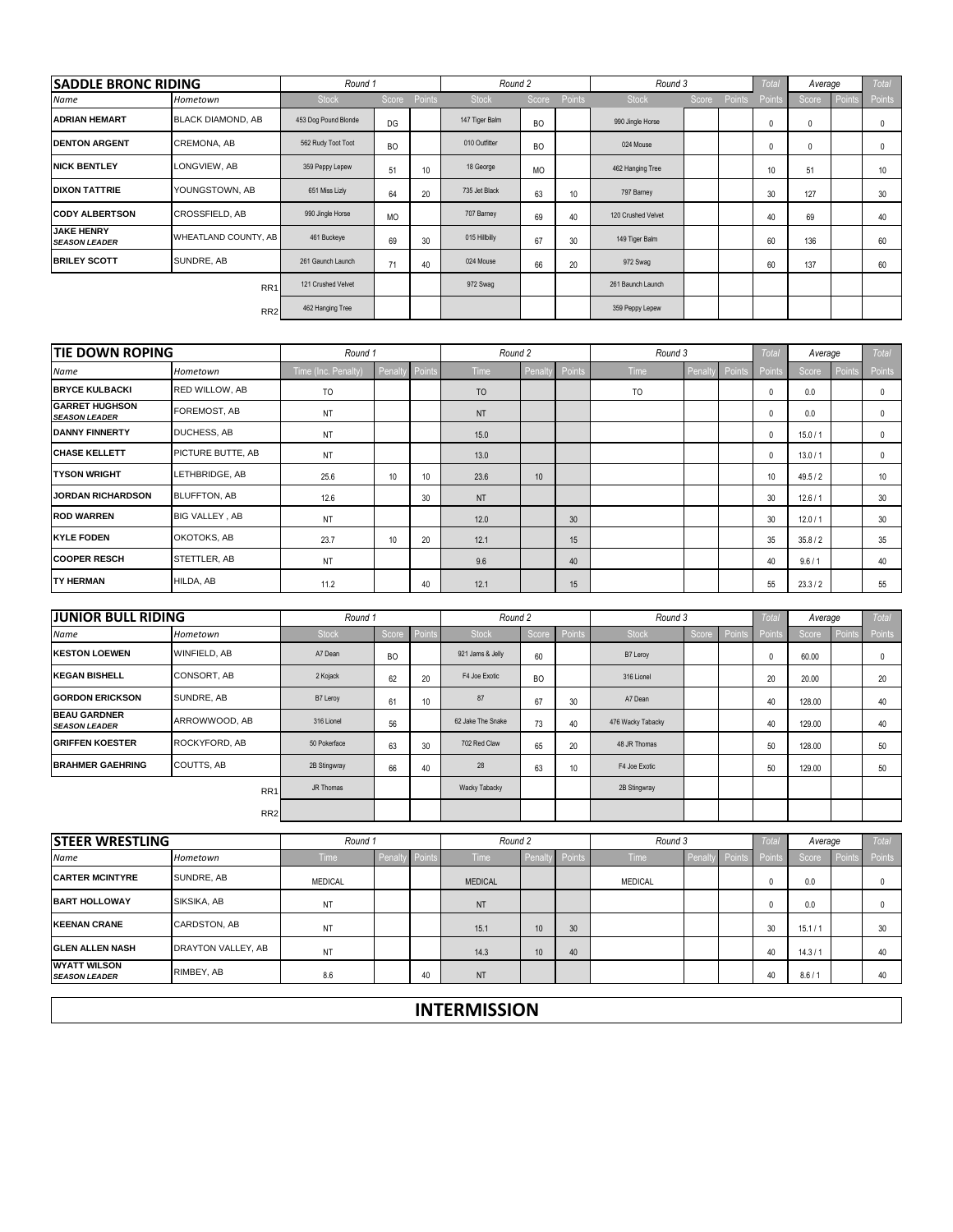| <b>LADIES BARREL RACING</b>                   |                      | Round 1            |                |               | Round 2        |                 |        | Round 3        |         |        | Total        | Average      |        | Total        |
|-----------------------------------------------|----------------------|--------------------|----------------|---------------|----------------|-----------------|--------|----------------|---------|--------|--------------|--------------|--------|--------------|
| Name                                          | Hometown             | Time (Inc Penalty) | Penalt         | Point         | Time           | Penalty         | Points | Time           | Penalt  | Points | Points       | Score        | Points | Points       |
| <b>LYNN MCGONIGLE</b>                         | WHEATLAND COUNTY, AB | 27.198             | 10             |               | 16.876         |                 |        |                |         |        | $\mathbf 0$  | 44.074       |        | $\mathbf 0$  |
| <b>AMARA FINNERTY</b><br><b>SEASON LEADER</b> | HIGH RIVER, AB       | 22.323             | 5              |               | 16.428         |                 |        |                |         |        | $\mathbf 0$  | 38.751       |        | $\mathbf 0$  |
| <b>BOBBIE GOODWIN</b>                         | CRANBROOK, BC        | 16.979             |                |               | 21.713         | 5               |        |                |         |        | 0            | 38.692       |        | 0            |
| <b>SHARYL MALIN</b>                           | OKOTOKS, AB          | 16.883             |                |               | 21.783         | $\sqrt{5}$      |        |                |         |        | $\mathbf 0$  | 38.666       |        | $\mathbf 0$  |
| <b>SHANNON VAN BUSKIRK</b>                    | CLARESHOLM, AB       | 17.243             |                |               | 17.375         |                 |        |                |         |        | 0            | 34.618       |        | 0            |
| <b>DIANE SEWELL</b>                           | SUNDRE, AB           | 17.603             |                |               | 16.475         |                 |        |                |         |        | $\mathbf 0$  | 34.078       |        | $\mathbf 0$  |
| <b>LYNSEY MILLER</b>                          | OKOTOKS, AB          | 16.807             |                |               | 16.286         |                 |        |                |         |        | $\mathbf 0$  | 33.093       |        | $\mathbf 0$  |
| <b>KAITLYN JACOBSON</b>                       | OKOTOKS, AB          | 16,660             |                |               | 16.400         |                 |        |                |         |        | $\mathbf 0$  | 33,060       |        | $\mathbf 0$  |
| <b>KIRBY PENTTILA</b>                         | CALGARY, AB          | 16.289             |                | 10            | 16.182         |                 | 10     |                |         |        | 20           | 32.471       |        | 20           |
| <b>BRANDY VOGT</b>                            | CRANBROOK, BC        | 16.154             |                | 40            | 16.289         |                 |        |                |         |        | 40           | 32.443       |        | 40           |
| <b>DAYNA SEWELL</b>                           | SUNDRE, AB           | 16.463             |                |               | 15.933         |                 | 40     |                |         |        | 40           | 32.396       |        | 40           |
| <b>TIFFANY WATSON</b>                         | PINCHER CREEK, AB    | 16.255             |                | 20            | 16.064         |                 | 20     |                |         |        | 40           | 32.319       |        | 40           |
| <b>SUSAN GULICK</b>                           | WETASKIWIN, AB       | 16.228             |                | 30            | 16.050         |                 | 30     |                |         |        | 60           | 32.278       |        | 60           |
| <b>JUNIOR BARREL RACING</b>                   |                      | Round 1            |                |               | Round 2        |                 |        | Round 3        |         |        | Total        | Average      |        | Total        |
| Name                                          | Hometown             | Time (Inc Penalty) | Penalt         | Point         | Time           | Penalty         | Points | Time           | Penalt  | Points | Points       | Score        | Points | Points       |
| PRESLEY RYAN                                  | CALGARY, AB          | <b>MEDICAL</b>     |                |               | <b>MEDICAL</b> |                 |        | <b>MEDICAL</b> |         |        | $\mathbf 0$  | MEDICAL      |        | $\mathbf 0$  |
| <b>JOLIE DESMET</b>                           | WHEATLAND COUNTY, AB | 21.966             | $\overline{5}$ |               | 26.775         | 10              |        |                |         |        | $\mathbf 0$  | 48.741       |        | $\mathbf 0$  |
| <b>TRINITY SEWELL</b>                         | SPARWOOD, BC         | 17.375             |                |               | 21.588         | $\sqrt{5}$      |        |                |         |        | $\mathbf 0$  | 38.963       |        | $\mathbf 0$  |
| <b>LUCILE SIRODOT</b>                         | CALGARY, AB          | 17.113             |                |               | 17.103         |                 |        |                |         |        | 0            | 34.216       |        | $\mathbf 0$  |
| <b>NEVEAH LITTLE BEAR</b>                     | MORLEY, AB           | 17.294             |                |               | 21.958         | 5               |        |                |         |        | 0            | 39.252       |        | 0            |
| <b>RHYS DESMET</b>                            | WHEATLAND COUNTY, AB | 16.920             |                | 10            | 29.894         | 10              |        |                |         |        | 10           | 46.814       |        | 10           |
| <b>MARY SALIBA</b>                            | CALGARY, AB          | 17.390             |                |               | 16.601         |                 | 10     |                |         |        | 10           | 33.991       |        | 10           |
| <b>RHEGAN SHADE</b>                           | LETHBRIDGE, AB       | 16.857             |                | 20            | 21.364         | $5\phantom{.0}$ |        |                |         |        | 20           | 38.221       |        | 20           |
| <b>JAYDEN DONALD</b>                          | CRANBROOK, BC        | 21.322             | 5              |               | 16.018         |                 | 40     |                |         |        | 40           | 37.340       |        | 40           |
| <b>AMY NAISMITH</b><br><b>SEASON LEADER</b>   | BRANT, AB            | 16.628             |                | 30            | 16.098         |                 | 30     |                |         |        | 60           | 32.726       |        | 60           |
| <b>ZOE BUECKERT</b>                           | OKOTOKS, AB          | 16.484             |                | 40            | 16.174         |                 | 20     |                |         |        | 60           | 32.658       |        | 60           |
| PEE WEE BARREL RACING                         |                      | Round 1            |                |               | Round 2        |                 |        | Round 3        |         |        | <b>Total</b> | Average      |        | <b>Total</b> |
| Name                                          | Hometown             | Time (Inc Penalty) | Penalty        | <b>Points</b> | Time           | Penalty         | Points | Time           | Penalty | Points | Points       | <b>Score</b> | Points | Points       |
| <b>MOLLY BECKER</b>                           | ALIX, AB             | 16.787             |                | 20            | 16.898         |                 | 10     |                |         |        | 30           | 33.685       |        | 30           |
| <b>CHECOTAH</b><br><b>MANY GREY HORSES</b>    | CARDSTON, AB         | 16.905             |                | 10            | 16.415         |                 | $30\,$ |                |         |        | 40           | 33.320       |        | 40           |
| <b>BROOKE ANDERSON</b>                        | OKOTOKS, AB          | 16.664             |                | 30            | 16.746         |                 | 20     |                |         |        | 50           | 33.410       |        | 50           |
| <b>ALLEY BUECKERT</b><br><b>SEASON LEADER</b> | OKOTOKS, AB          | 16.266             |                | 40            | 16.180         |                 | 40     |                |         |        | 80           | 32.446       |        | 80           |

# **THANK YOU TO ALL THE VOLUNTEERS TO HELP MAKE THIS EVENT A SUCCESS**

## **THANK YOU TO ALL THE SPONSORS**